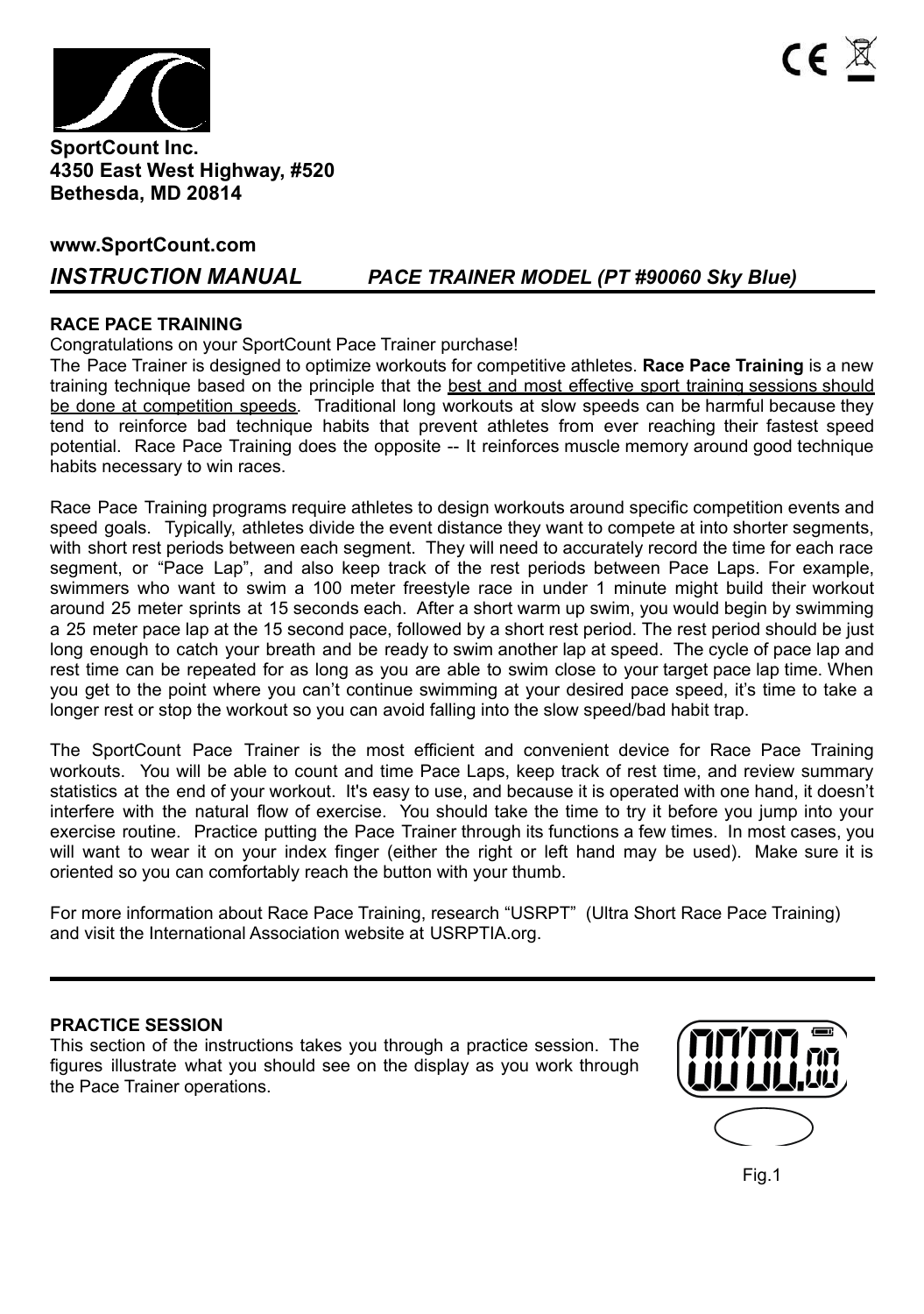# **POWER-UP**

When the display is blank, press the button with your thumb to start the Pace Trainer. The display will read all "0's", which shows that your Pace Trainer is powered up and ready to use. The image at the top right corner of the display is the battery indicator showing the status of the battery inside. The filled in image  $\blacksquare$  represents normal battery level and  $\blacksquare$  indicates that the battery is close to the end of its useful life, and will need to be replaced soon.

# **TIMING AND COUNTING PACE LAPS**

Press the button to start **Pace Lap** timing. The display will show running time (Fig. 2) for your Pace Lap. Press the button again when you complete your Pace Lap and the timer will show the first Pace Lap (PL) number completed (Fig. 3) alternating with a display of the time of that first Pace Lap (Fig.4). The Pace Lap time and number will both be recorded in memory and alternately displayed every 2 seconds.



# **TIMING REST PERIODS**

When you press the button at the end of the Pace Lap, a second timer will begin running silently in the background to accurately time your **Rest Time.** Press the button again to show Rest Time, with the display alternating between the running rest time and the rest period number (Fig. 5 and 6) to help you manage your workout, but the Rest Time data will not be recorded in memory. Watch the Rest Time progress until you reach your Rest Time target and are ready to start the next Pace Lap. In the example below (Fig.7), as soon as you see the target Rest Time of 30 seconds appear, press the button to reset the timer to zeros, then push the button to begin timing as you begin the next Pace Lap.



### **SUMMARY MODE**

As soon as you finish your last Pace Lap, press the button quickly to record the final Pace Lap time. Then, hold down the button for about 4 seconds to end your workout and enter the **Summary Mode**. Here you can review Pace Lap data from your workout. TIP: You can do this immediately after your workout or even hours later at your convenience.

In Summary Mode, the display will automatically show the **TOTAL TIME** (Fig.8), and flip back and forth between **TOTAL PACE LAP** count and **TOTAL TIME** every 2 seconds. Total Time will include the combined times of all your Pace Laps. It does not include any of the rest time. In the Fig.8 example, the summary Mode shows a total of 32 Pace Laps that took a combined total time of 14 minutes and 41.07 seconds.

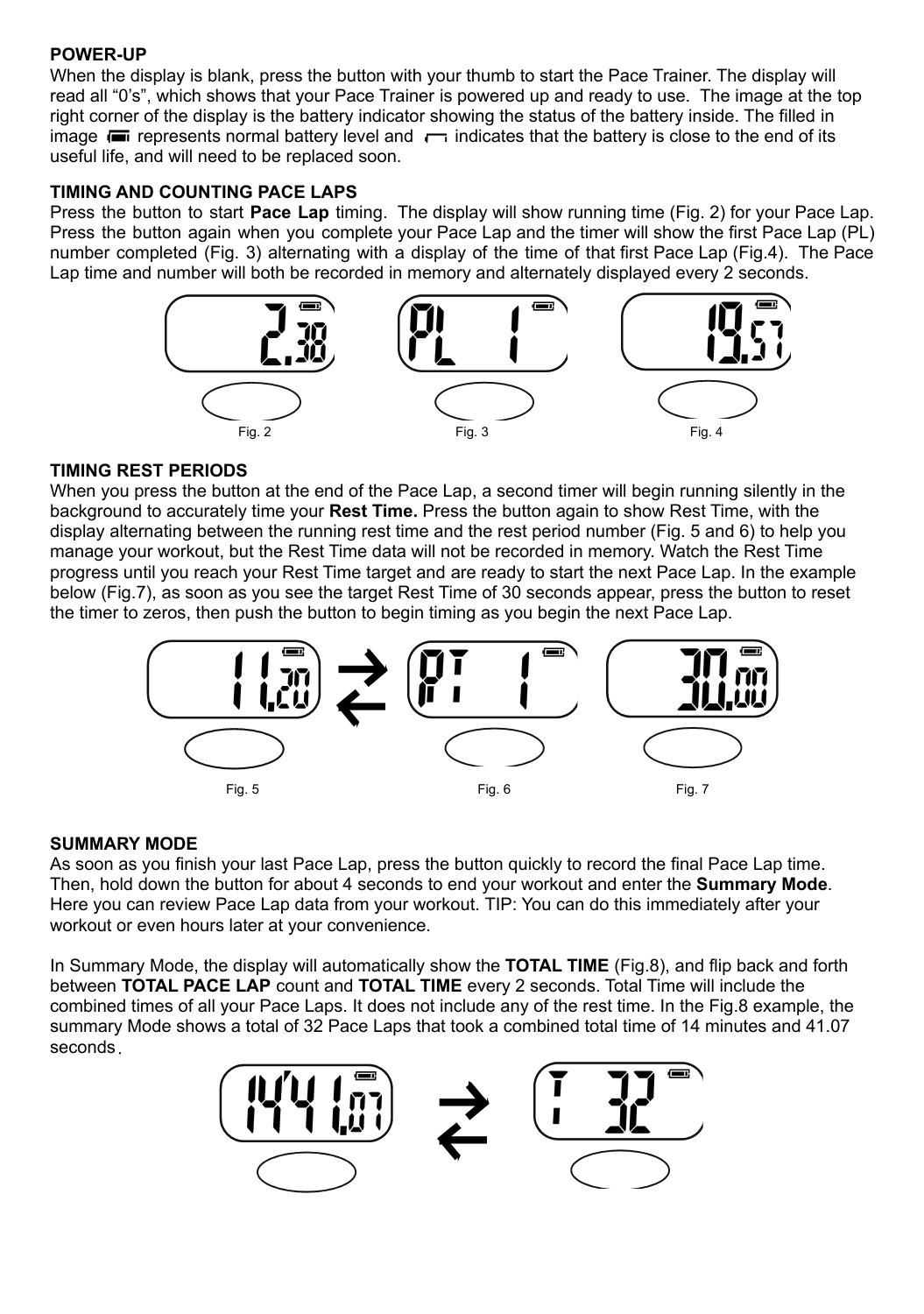Push the button again to show the **AVERAGE PACE LAP TIME**, 27.02 seconds in the example below (Fig. 9). The display will flip every 2 seconds between "**AVG**" and the Average Pace Lap Time.



Fig. 9

#### **INDIVIDUAL LAP MEMORIES**

Pressing the button after the Total statistics will show the first **INDIVIDUAL PACE LAP NUMBER AND TIME**. The display will flip between Pace Lap Number and Pace Lap Time every 2 seconds (Fig. 10). Each button push will advance to the next Pace Lap Number and Time set. The Pace Trainer can count and store up to 99 Pace Lap times. After the final Pace Lap, another push of the button will return the display to Total Time and Total Pace Lap Count.



#### **RESET/TURN OFF**

From the SUMMARY MODE, press and hold the button 3 seconds to RESET the Pace Trainer and the display will once again return to zeros. But be careful, because when you reset your Pace Trainer, all lap times will be erased. When left in the reset or summary mode for 10 minutes, the display will shut down automatically to conserve battery life.

#### **TIMING OVER 1 HOUR**

When elapsed time exceeds 1 hour, the display shifts two digits, i.e., instead of displaying minutes, seconds, tenths and hundredths of seconds, it will now display hours, minutes, and seconds. In that case, a black bar will appear over the two digits on the right (below the battery indicator) to indicate that they now refer to seconds (fig. 11). The Pace Trainer will time up to 23:59'59, after which the display will show 00'00.00 and start over. While timing, if no button has been pushed for 24hrs, your SportCount will go into sleep mode (the display goes blank to save battery life). Pace data is saved as if you did a reset at the 24 hour mark.

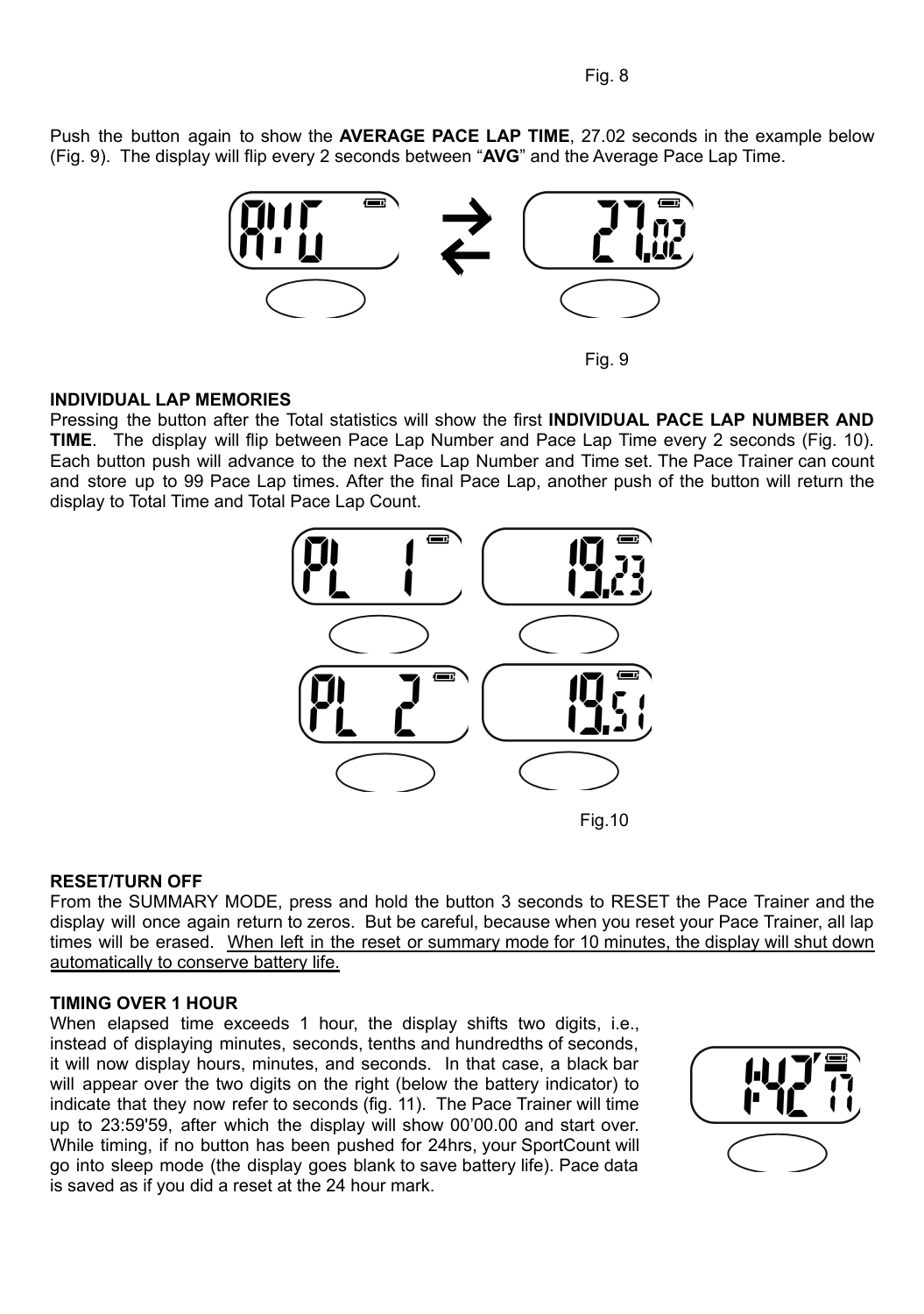Fig. 11

# *CARE FOR YOUR SPORTCOUNT*

### **WATER-RESISTANCE**

All Sportcount models are designed and manufactured to withstand the water pressure involved with normal swimming. After swimming, please be sure to wash the SportCount with fresh water and clean it with a dry cloth before storage.

### **TEMPERATURE**

Do not leave your SportCount under direct sunlight or in very high temperatures for a long time, or the display may darken. Do not leave your SportCount in very low temperatures as this may cause a slight time loss or gain. In both cases, the above conditions will be corrected when the SportCount returns to normal temperature.

### **SHOCKS**

Be careful not to drop your SportCount or hit it against hard surfaces as it may cause mechanical damage.

### **STATIC ELECTRICITY**

The integrated circuit in your SportCount can be affected by static electricity. Avoid touching electronic devices, and be careful of clothing made of synthetic materials in dry weather that might create a strong static shock,

### **CHEMICALS**

Do not expose your SportCount to solvents such as gasoline and alcohol, cosmetics, cleaners, paints, etc., as they may cause damage to the SportCount.

#### **BATTERY CHANGE**

Depending on use, your SportCount should last for at least one year before needing a battery replacement. When the battery indicator in the top right corner of the display lights up  $\Box$ , or the display becomes dim or blank, battery replacement is necessary. We recommend you go to a qualified technician or contact SportCount Inc. to replace the battery with a Lithium battery CR2016 or equivalent.

#### **LIMITED ONE YEAR WARRANTY**

Your SportCount is warranted to be free from defects in material and workmanship for a period of one year from the date of purchase except as specified below. Within the warranty period, your SportCount will either be repaired at the Service Center or, at our discretion, replaced with a new or refurbished SportCount. This warranty does NOT cover the battery , crystal, or band. Warranty service will not be provided if there was damage while in the possession of the consumer not resulting from a defect of manufacture or there was damage caused by other than normal use.

## **SERVICE OR REPAIR**

If your SportCount requires a service or repair, pack it securely and send it to:

#### **SportCount Service Center 4350 East West Highway, # 520 Bethesda, MD 20814**

#### **QUESTIONS?**

Contact SportCount Customer Service at (301) 961-5940 or by email at **info@sportcount.com**. *You can also find useful information at our Website: www.sportcount.com*

### **OTHER SPORTCOUNT MODELS**